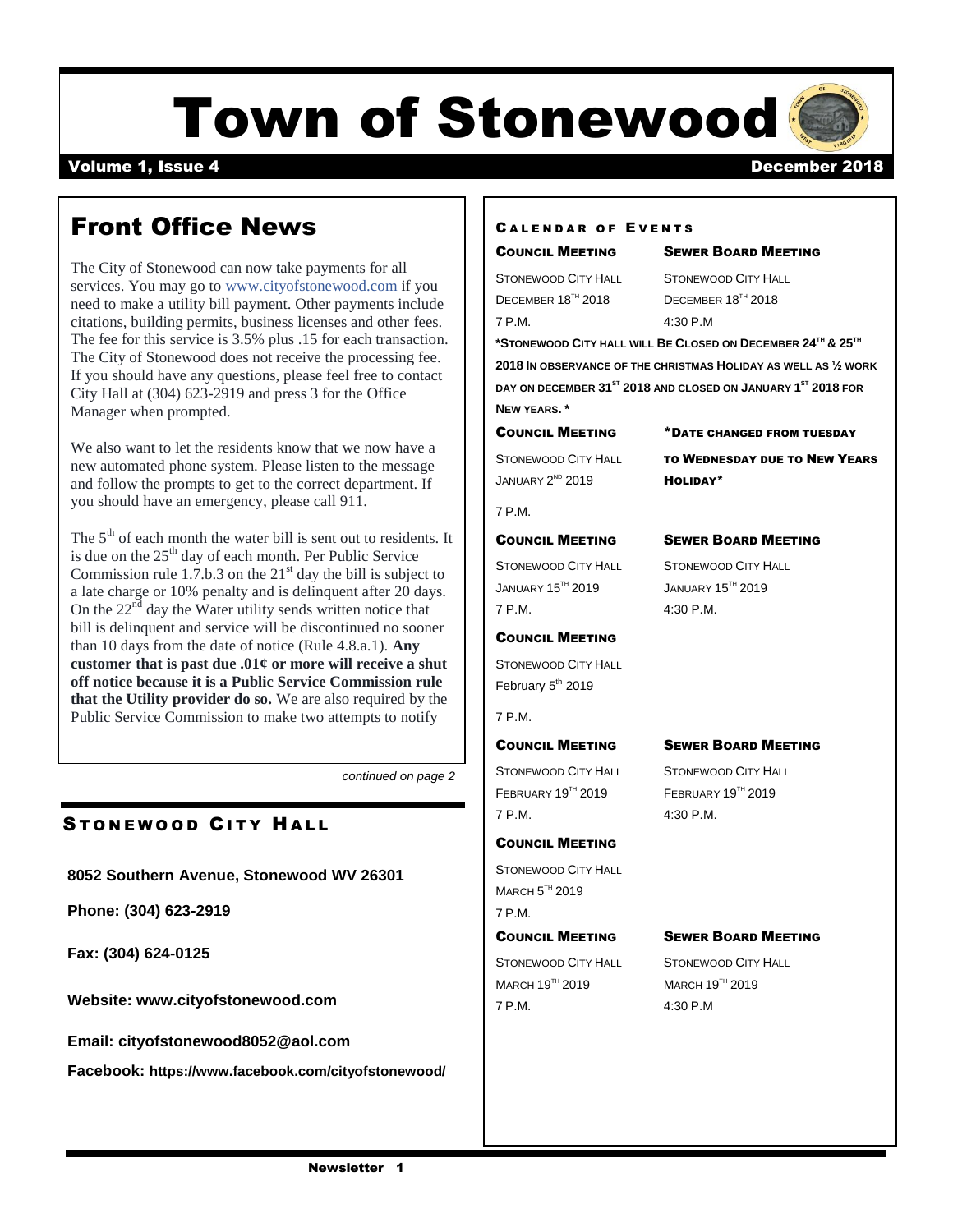by personal contact made on two separate business days at least 24 hours prior to the scheduled termination (Rule 4.8.a.3) **Every customer who is past due will receive first a written notice, either by mail or delivered to your door, and two phone calls from our automated phone system. It is your responsibility to make sure we have up to date information so that we may contact you.** These reminders are sent for simply that reason, as a reminder that you have a bill due that has not been paid yet. **You may come in up to the day before disconnection to set up payment arrangements if you have not voided a contract in the past year. 50% of past due bill is required in order to set up contract. The disconnection past due policy is of PSC regulations of time allowance.** If your water is shut off due to non payment, you will also be required to pay a \$25.00 reconnection fee in order to get the water service turned back on. If you have any questions in regards to this information, please contact our office at (304) 623-2919 ex. 4. *Continued from page 1*

#### "Life on the Beat" Winter Report

#### Stonewood Police Department

#### Chief M. A. Secreto

The Police Department has been busy handling numerous calls, monitoring traffic and patrolling endlessly to keep the Stonewood community as safe as possible. Several street lights have been repaired to get as much illumination on our streets during these dark foul weather months. The holiday season is "high crime time" for the criminal element. Please secure your vehicles, outbuildings, garages and residences. Be sure your vehicles are winter ready with tires, wipers, lights, exhaust systems and windshield defroster operational. Please drive slowly on ice and snow covered roadways and give as much space as possible between your vehicle and the vehicle in front of you. Do not travel during inclement weather when possible.

Special thanks to the following:

- Governor's Highways Safety Program and local representative Patrick McCarty, which has provided computers for the cruisers.
- Fraternal Order of Police Mountaineer Lodge 78 for donating computer vehicle stands
- Sheriff Robert Matheny for his assistance with helping to equip the new cruiser.

Please remember if you see someone or something suspicious to call 911. Happy Holidays, thank you and God Bless!

#### Feature Department

#### Front Office



Crystal Johnson came to us over two years ago. She is the Office Manager as well as the Payroll and Municipal Court Clerk. She has 6 years banking experience as well as 2 years in human resources and 4 years working in retail. She has a Specialized Business Associates degree from West Virginia Junior College. She has attended several State Auditor trainings that are focused on budget training, ethics, and various laws along with embezzlement issues. She also attended the West Virginia Municipal League 50<sup>th</sup> Annual conference and West Virginia Municipal League Court Clerk training. Crystal is also a Notary Public.



Tammy Clark has been with the City for nearly two years. She is the Utility Billing Clerk. She was previously employed with the Greater Harrison PSD with 6 years utility experience. She has attended the Utility Office Works Seminar sponsored by the Public Service Commission several years which provides updated rules and regulations through the Public Service Commission to ensure we are on track with utility billing.

Both enjoy serving the community. Each day getting to see the residents and know them personally has become a highlight for them. They work very hard to help all residents with any issues they are experiencing. In the event help is needed with above mentioned issues, faxing, making copies or notary service, please call to schedule a time to come in.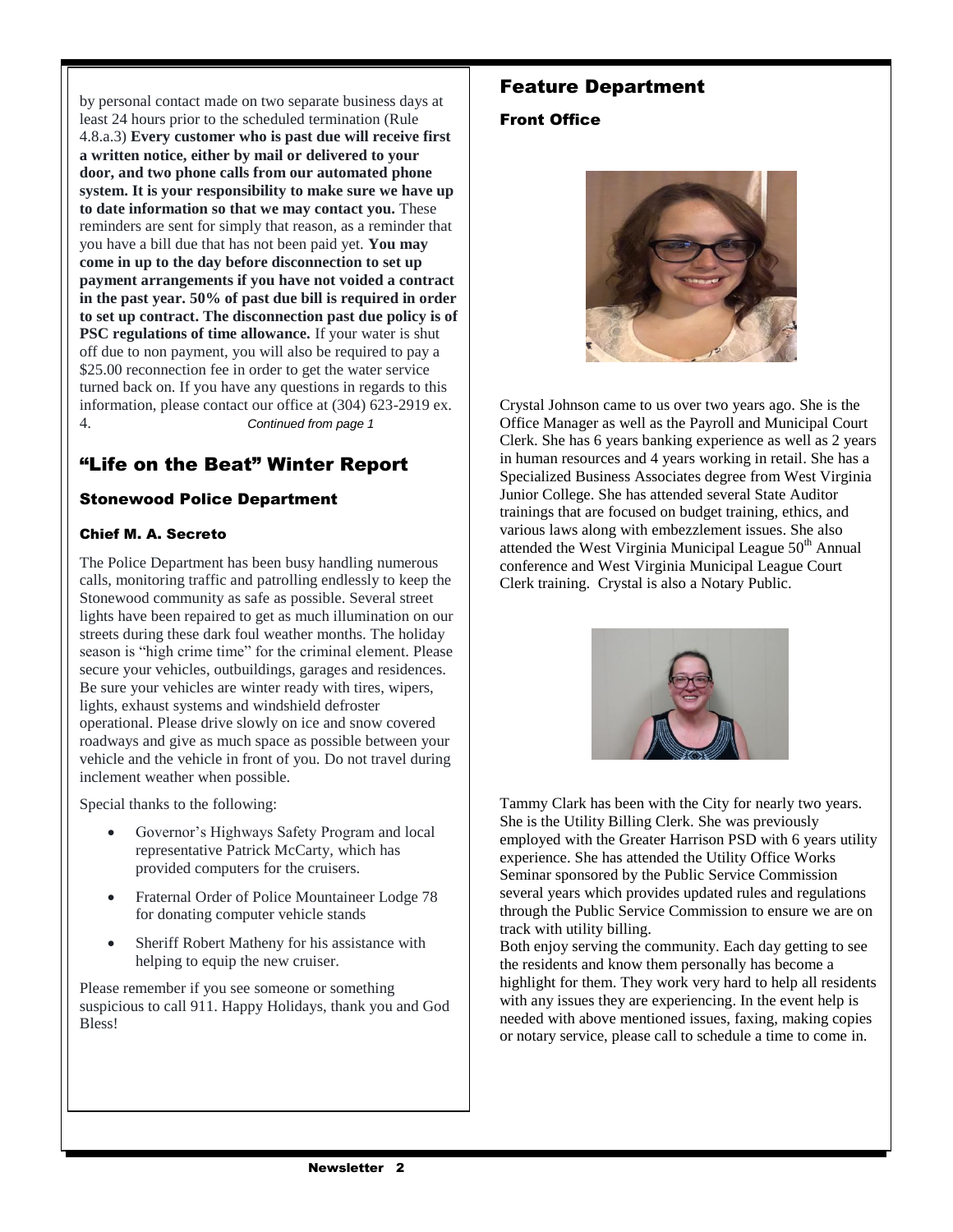#### A message from Public Works

- 1. Garbage
	- $\triangleright$  Winter is upon us. When roads are bad, they are priority. Garbage pickup may irregular.
- 2. Roads
	- $\triangleright$  With snow coming, the roads may be unsafe. Our priority is
		- Fire Department They must be able to get out in the event of an emergency.
		- Hills: Examples include Elk Avenue, 4th Street, Indiana Catalpa Heights, etc. Emergency vehicles must be able to make it up the hills.
		- Flat streets and areas
		- Alley's
		- If the snow continues, we start the rotation over
	- $\triangleright$  Please bear with us we do our best to keep the roads clear and safe for the residents and emergency vehicles.

Please check on your elderly and handicapped neighbors. Contact us if we can be of assistance.

Have a wonderful and safe winter.

#### Building Inspector

Raze or Repair Building Permits Total pending: 4 Total non-compliant: 3 Total completed: 0

Total issued: 7 Total issued this year: 97

Illegal Vehicles High Grass Violations Total violations: 7 Total violations: 0 Total pending/contacted: 5 Total pending/contacted: 0 Total Completed: 39 Total completed: 35

Garbage Violations Total violations: 1 Total pending/contacted: 1 Total completed: 10

If you see any issues related to high grass, vehicles with expired tags, business operating in the City without a license, etc., please report to City Hall. If you are doing work on your home, make sure to obtain a building permit. If a contractor is doing work, make sure they are licensed. If neither are obtained and work is being done, the job will cease until proper paperwork is obtained.



We are constantly working on ways to improve our recycling program. Our garbage truck holds 7 tons. We pay \$256.20 for a full load at the land fill for solid waste. The cost at the recycling center is \$6.25 per load regardless of weight. Currently we have at least 25% of the truck not occupied with recycling. Furthermore, as a consumer, you could save on the cost and use of additional trash bags, if you focus on recycling. Going forward, recyclable items that are left out with regular trash will remain in place and picked up on the following Friday (Example: cardboard, plastic, etc.). Blue bins are available at City Hall. Please stop by to pick one up if needed or call to have one delivered to you.

Acceptable materials: Pourable plastic containers with #1 or #2 on bottom (ex. Plastic soda bottles, plastic milk jugs, etc.) newspapers, aluminum cans, bi-metal and steel cans and corrugated cardboard.

Unacceptable materials: Foam, plastic grocery bags, pizza boxes, egg cartons, butter tubs and glass and oil containers.

#### **PICKUP IS EVERY FRIDAY. PLEASE HAVE RECYCLING OUT THURSDAY EVENING OR FIRST THING FRIDAY MORNING.**

#### Stonewood Volunteer Fire Department

- The Fund Drive is currently going on. Any donations would be greatly appreciated. Checks can be made payable to Stonewood Fire Department. All donations can be mailed to Stonewood VFD 8081 Plainwood Avenue, Stonewood, WV 26301
- Santa Claus will be driven around Stonewood Vol. Fire Department to hand out candies and collect can goods to the pantry of our choosing. This is a great event of giving back to the community and benefiting a local food pantry. This will start at 12 pm and end whenever we reach the entire town.
- The Fire Department responded to a total of 475 calls and 228 were in City limits

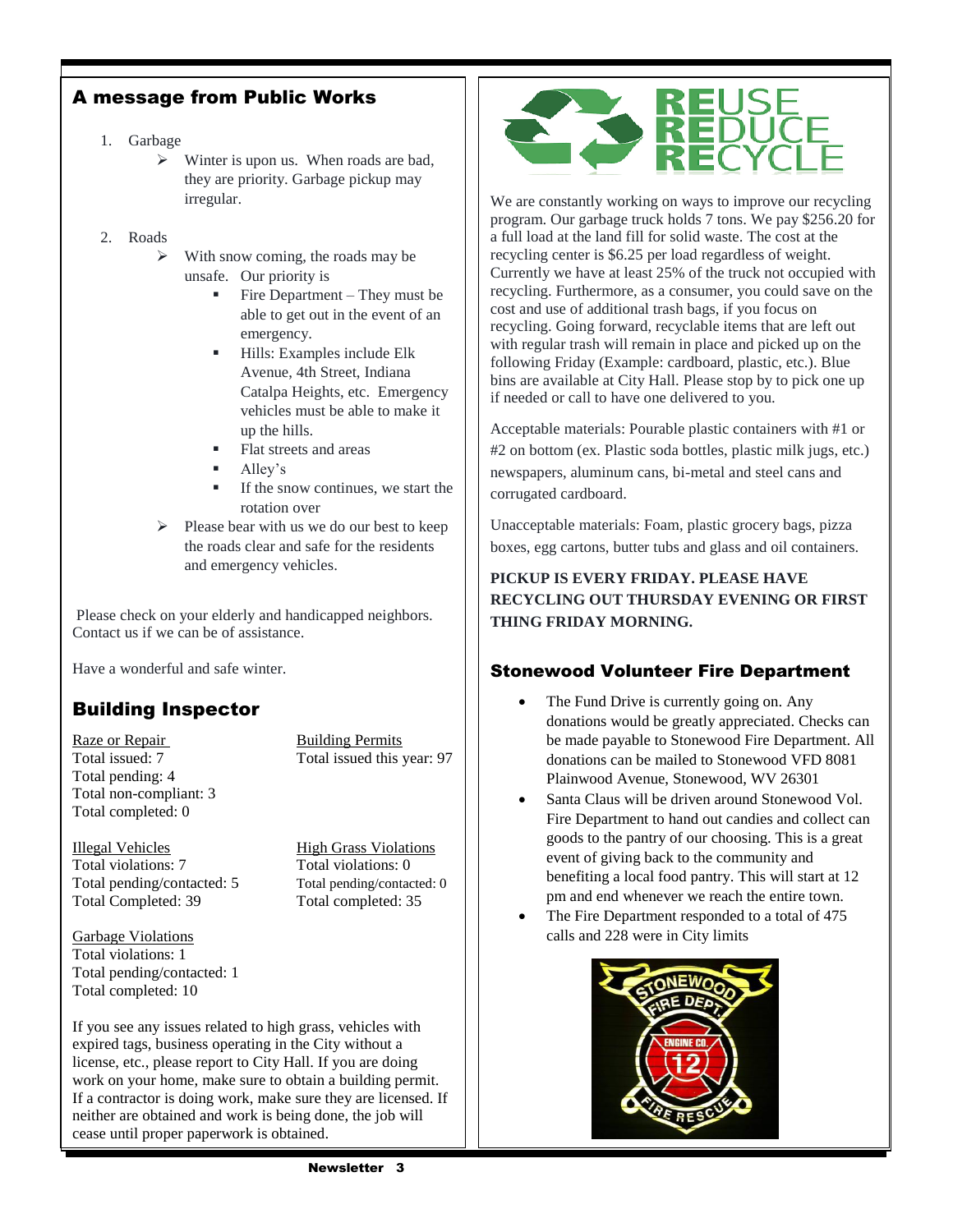#### **Churches and Locations**

| Our Lady of Perpetual Help       | <b>Bible Baptist Temple</b>       |  |
|----------------------------------|-----------------------------------|--|
| 8092 Third Street                | 1450 Cost Avenue                  |  |
| (304) 623-2334                   | (304) 623-2630                    |  |
| <b>Church of the Nazarene</b>    | <b>Christian &amp; Missionary</b> |  |
| 9254 Cost Avenue                 | <b>Alliance</b>                   |  |
| (304) 624-0430                   | 8301 Hazelwood Avenue             |  |
|                                  | $(304)$ 624-5966                  |  |
| <b>Congregational Missionary</b> | <b>Pentecostal Church of</b>      |  |
| 8095 Hazelwood Avenue            | <b>Living God</b>                 |  |
| (304) 622-7256                   | 8144 Stout Street                 |  |
|                                  | (304) 884-8154                    |  |
| <b>Oasis Worship Center</b>      |                                   |  |

8556 Cost Avenue

(304) 918-9110

#### **Happy Birthday to our Residents 90 and over!**

| <b>Francis Kopshina</b> | 4/08  | 92  |
|-------------------------|-------|-----|
| Louis Bartos            | 6/09  | 93  |
| Lawrence Metzner        | 7/29  | 92  |
| Virginia Folio          | 10/6  | 102 |
| <b>Robert Wagner</b>    | 10/08 | 91  |
| Jean Hyman              | 11/28 | 91  |
| <b>Marie Folio</b>      | 12/11 | 98  |

**If you are not listed above and would like your birthday listed, please contact City Hall at (304) 623- 2919 ex. 3**

#### **General Announcements**

- Stonewood's  $75<sup>th</sup>$  anniversary will be in 2022. We are looking for volunteers to be a part of a planning. Please contact City Hall at (304) 623-2919 ex. 3
- The City of Stonewood would like to welcome Pastor Doug Sands and Oasis Worship Center to Stonewood. They are located at 8556 Cost Avenue at the former Stonewall United Methodist Church.
- We bid farewell to Ritchie Zorick as the recorder for the City. He served for 3 years and was an active

member and officer with Stonewood Volunteer Fire Department. Danny Phares has since been appointed to fill that position. He has been a member of council for 3 years. Jeff Schrader has been appointed to fill council position. Welcome Jeff!

- The City would like to extend a special thanks to Stonewood Volunteer Fire Department for their donation of old fire hose to the Norwood Elementary school along with the assistance of the Police Department. This helps secure interior doors in the event of an emergency lockdown.
- Filing for the June 11, 2019 Municipal election of Mayor, Recorder and Council runs from Monday, January 14th, 2019 through Saturday, January 26th, 2019. Forms will be available at City Hall. A filing fee of \$50.00 will be due for Mayor, \$25.00 for Recorder and \$25.00 for Council. Fees are due at the time application is turned in.



- The City of Stonewood now has a display in the front office. If you are a local business, church, school etc. and would like to have your information displayed, please bring any pamphlets, flyers or business cards you may have. This wall is for informational purposes only. The City of Stonewood, in no way, by offering this space, endorses any one business, church and or organization over any other. And, the City of Stonewood does not warrant the work of any business advertised on this wall.
- We would like to extend a very special thank you and a heartfelt goodbye to Mrs. Stutler. She worked at Norwood Elementary for 8 years and was the Principal. She is now the Supervisor of Personnel at the Harrison County Board of Education. Mrs. Shields has since filled the Principal position and we are sending a warm welcome from Stonewood City Hall. Thank you both for all of your hard work and everything you do for the children. We are very lucky to have had Mrs. Stutler and have Mrs. **Shields**.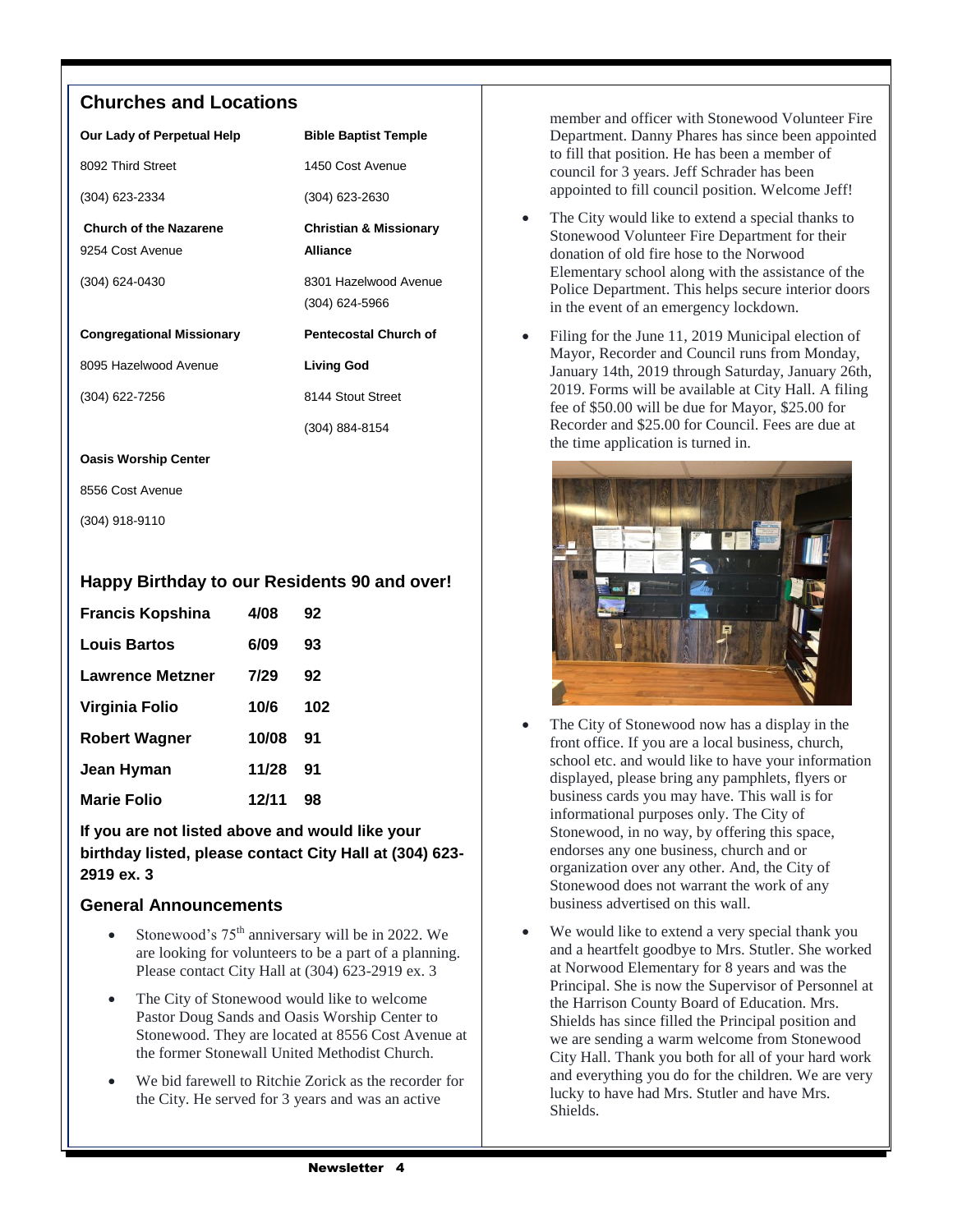#### **12 WAYS TO CONSERVE WATER AT** H O M E

#### **1. Evaluate your water habits.**

Do you leave the water on while brushing your teeth? Do you take extra long showers?

#### **2. Look for leaks and repair them right away.**

Check faucets and pipes for dripping water. Replace washers and replace/repair fixtures, if needed.

\*Add food coloring to the tank and check toilet bowl in 15 minutes. (Don't flush) If there is color in the bowl, there is a leak.

#### **3. Install water-saving devices.**

- Aerators
- Low flow fixtures
- Tank displacement devices (Make sure all are properly installed)

#### 4. **Save water while preparing food.**

- Use brush and bowl to clean food instead of letting the water run.
- Thaw frozen food in your refrigerator or microwave, not under running water.
- Reuse water when you can. Cooking water for vegetable can be used as water for soup stock.

#### **5. Flush the toilet only when necessary.**

(Don't use the toilet to dispose of trash.)

#### **6. Know the proper settings on your washer.**

When buying a washer, be sure it has such features as:

- A load size selector or automatic load sensor
- Variable water temperature controls

#### **7. Wash dishes wisely.**

- Soak pots and pans before washing, unless you use a dishwasher.
- Don't run water continuously.
- Limit your use of the garbage disposal.

#### **8. Be efficient in the shower and bath.**

- Plug the drain before running water for baths.
- Shut off water while soaping up and shampooing.
- **9. Use less water to clean your home.**
	- Use a pail or basin instead of running water.

#### **10. Check hoses and irrigation systems.**

Use a hose nozzle that you can shut off or adjust to a fine spray.

- Check hoses and connectors
- Consider a drip irrigation system.
- Keep irrigation systems running efficiently.

#### **11. Minimize watering outdoors.**

- Water when the sun is down (to avoid evaporation) and when it is not windy.
- Let grass grow taller in hot weather. Use mulch to save moisture.
- Plant shrubs and other plants that don't need a lot of watering.
- Obey any watering restrictions in your community.
- **12. Keep up with pool and hot tub care.**